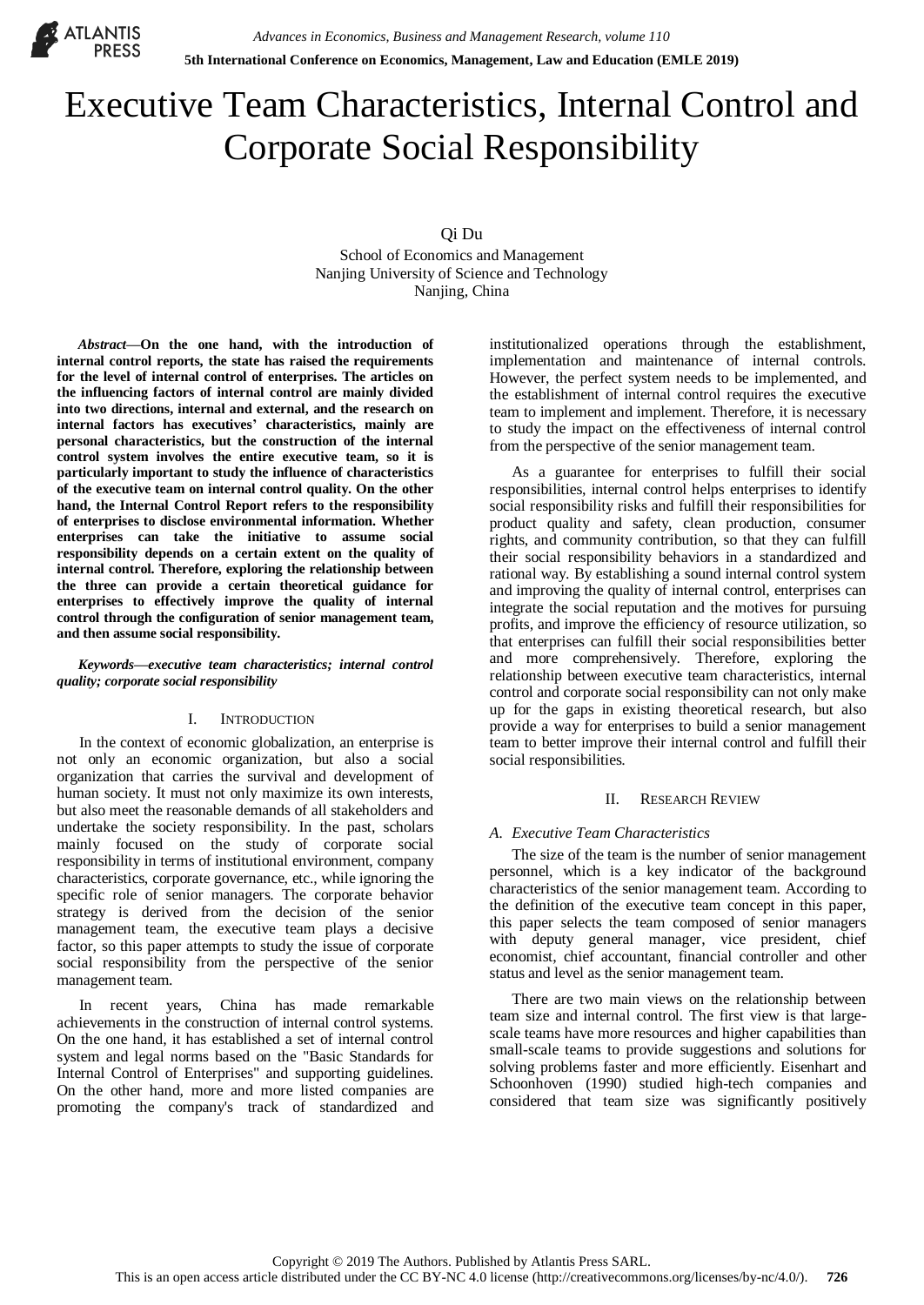

correlated with corporate growth. The second view is that although large-scale management teams have more problemsolving capabilities and resources, and have better information processing and analysis capabilities, ensuring the quality of team decisions and improving corporate performance, but the management team is bigger, often it will make the internal conflict of team members a normal state, which will not help the management team make the right decision. He Weifeng and Liu Qiliang (2010) found that the executive team size was significantly positively correlated with the company's financial restatement in the analysis of executive background characteristics and financial restatement. He Yuanqiong and Chen Yu (2009) argue that based on the empirical research of listed companies in China's manufacturing industry, there is an inverse curve relationship between executive team size and corporate performance.

## *B. Internal Control and Corporate Social Responsibility*

The implementation of an effective internal control system not only can reasonably guarantee the rationalization and standardization of corporate social responsibility behavior, but also promote the responsibility of enterprises in fulfilling clean production, safe production, product quality and community, and also help enterprises identify, assess and respond to social responsibility risks. . Therefore, the implementation of the internal control system will affect the effectiveness of corporate social responsibility. Liu Lianxi (2001) recognizes the important influence of corporate governance systems and mechanisms on the realization of corporate social responsibility. Lu Daifu (2002) proposed the need to construct a corresponding corporate governance system to ensure that enterprises fulfill their social responsibilities and solidify social responsibility into a system. Only can we solve the problem of corporate social responsibility. Tian Chao et al. (2010) proposed to establish a social responsibility internal control system to regulate the social responsibility decision-making, implementation and processing of enterprises, and achieve sustainable development of enterprises. Hua Shuanglian (2011) conducted a systematic study on the internal control theory of corporate social responsibility, and divided the internal control level of corporate social responsibility into strategic, management and operational layers, and explained the strategic control level and control focus. Wang Haibing and Wu Zhongxin et al. (2011) linked the satisfaction of stakeholders' reasonable needs with the value added of enterprises, and constructed a human-oriented internal control strategy framework, which explained the importance and feasibility of enterprises using internal control systems to fulfill their social responsibilities. Wang Jiacan et al. (2012) proposed the interaction between corporate social responsibility and internal control. On the one hand, internal control can improve the level of corporate social responsibility. On the other hand, corporate social responsibility can improve the internal environment of the enterprise and improve the quality of internal control.

## III. CONCLUSION

Starting from the five elements of internal control, largescale teams can play an important role in improving internal control over control environment, risk assessment, control activities, information communication and supervision than small-scale teams. There are mainly the following reasons: (1) Each executive has different perspectives on issues due to differences in age, gender, and length of service. They may feedback the problems of internal control of the company from various angles and increase the exclusion of internal issues. (2) In the process of solving problems, the more people involved, the more opportunities to correct, and prompt enterprises to quickly adjust their strategies to cope with external environmental changes. In terms of internal control risk assessment, control activities and information communication, the large team size exchanges experience, discusses the company's operation and financial risks from all levels of the company, and increases the supervision of the company's bad operations, which can inhibit the company's individual events and individuals.(3) The ability to understand a certain problem is improved, and the selectivity of the strategic solution is enriched, so that the perspective of solving the problem will be broader. Large teams often provide more suggestions for improving the company's internal control system than small teams, which will also improve the quality of internal control of the company.

Internal control is a comprehensive management activity of the enterprise. It runs through the whole process of business management, involving production control, capital control, financing and investment control, human resource control and many other aspects. The quality of internal control affects the daily operation and personnel, management, production and sales, and many other aspects of the enterprise. Therefore, high-quality internal control can prevent companies from complying with the system or even illegal activities, and when such behavior occurs, it means that the company has not fulfilled or has not effectively fulfilled its social responsibilities. Therefore, the higher the internal control quality of the enterprise, the higher the degree of assurance that the enterprise fulfills its social responsibility. As can be seen from the foregoing, reasonable assurance of the realization of corporate strategy is one of the objectives of internal control of enterprises, and the realization of corporate strategy depends on the fulfillment and continuous performance of corporate social responsibility.

From the perspective of the executive team size, when the senior management team is large, integrating the information received by each executive will provide a more detailed and deeper understanding of the reality and a deeper understanding of the value of social responsibility information disclosure. And the relatively large-scale executive team has a more comprehensive knowledge structure and management experience, can provide more capabilities and resources, and more comprehensive understanding of stakeholders. At the same time, large-scale executive teams can provide a variety of decision-making programs, thus avoiding the one-side of individual decision-